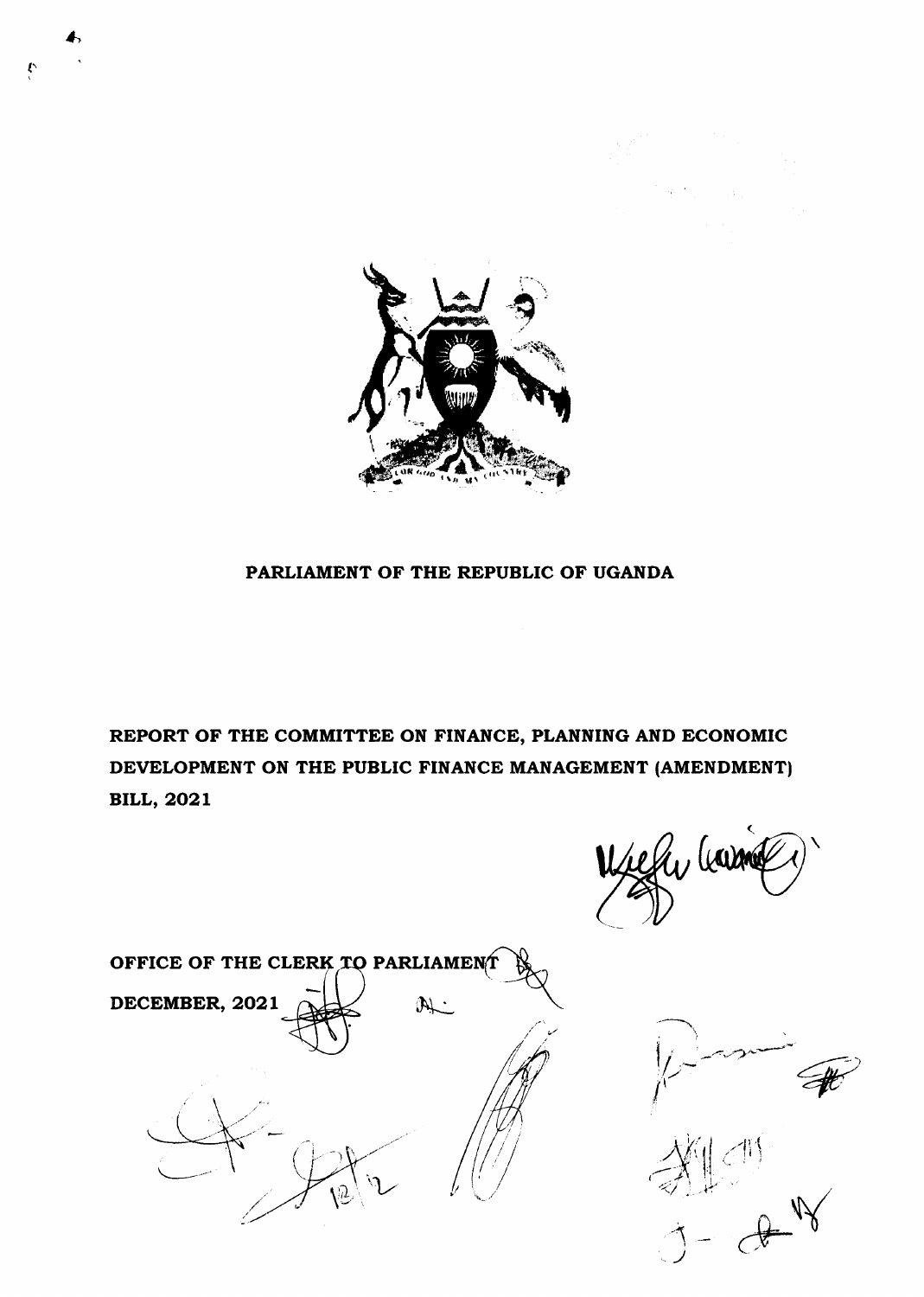| Contents |                                                                        |
|----------|------------------------------------------------------------------------|
| 1.0      |                                                                        |
| 2.0      |                                                                        |
| 2.1      | Table Showing the Basic Revenue-sharing Structure under the P.S.A's  4 |
| 2.2      |                                                                        |
| 3.0      |                                                                        |
| 3.1      |                                                                        |
| 3.2      |                                                                        |
| 3.3      |                                                                        |
| 4.0      | Compliance Of The Certificate Of Financial Implications Of The Pfm     |
| 5.0      |                                                                        |
| 6.0      |                                                                        |
| 6.1      |                                                                        |
| 7.0      |                                                                        |
| 7.1      | Table Showing National Oil Companies' Petroleum Management Systems. 11 |
| 7.2      | Submission by Civil Society Budget Advocacy Group (CSBAG)  10          |
| 8.0      |                                                                        |
|          | PROPOSED AMENDMENTS TO THE PUBLIC FINANCE MANAGEMENT (AMENDMENT) BILL, |
|          |                                                                        |
|          | $\mathbb{A}$                                                           |
|          |                                                                        |
|          | -75<br>jn                                                              |
|          |                                                                        |

 $\ddot{\phantom{1}}$ 

 $\begin{picture}(120,10) \put(0,0){\vector(1,0){10}} \put(15,0){\vector(1,0){10}} \put(15,0){\vector(1,0){10}} \put(15,0){\vector(1,0){10}} \put(15,0){\vector(1,0){10}} \put(15,0){\vector(1,0){10}} \put(15,0){\vector(1,0){10}} \put(15,0){\vector(1,0){10}} \put(15,0){\vector(1,0){10}} \put(15,0){\vector(1,0){10}} \put(15,0){\vector(1,0){10}} \put(15,0){\vector($ 

 $\frac{1}{\sqrt{\frac{1}{10}}}$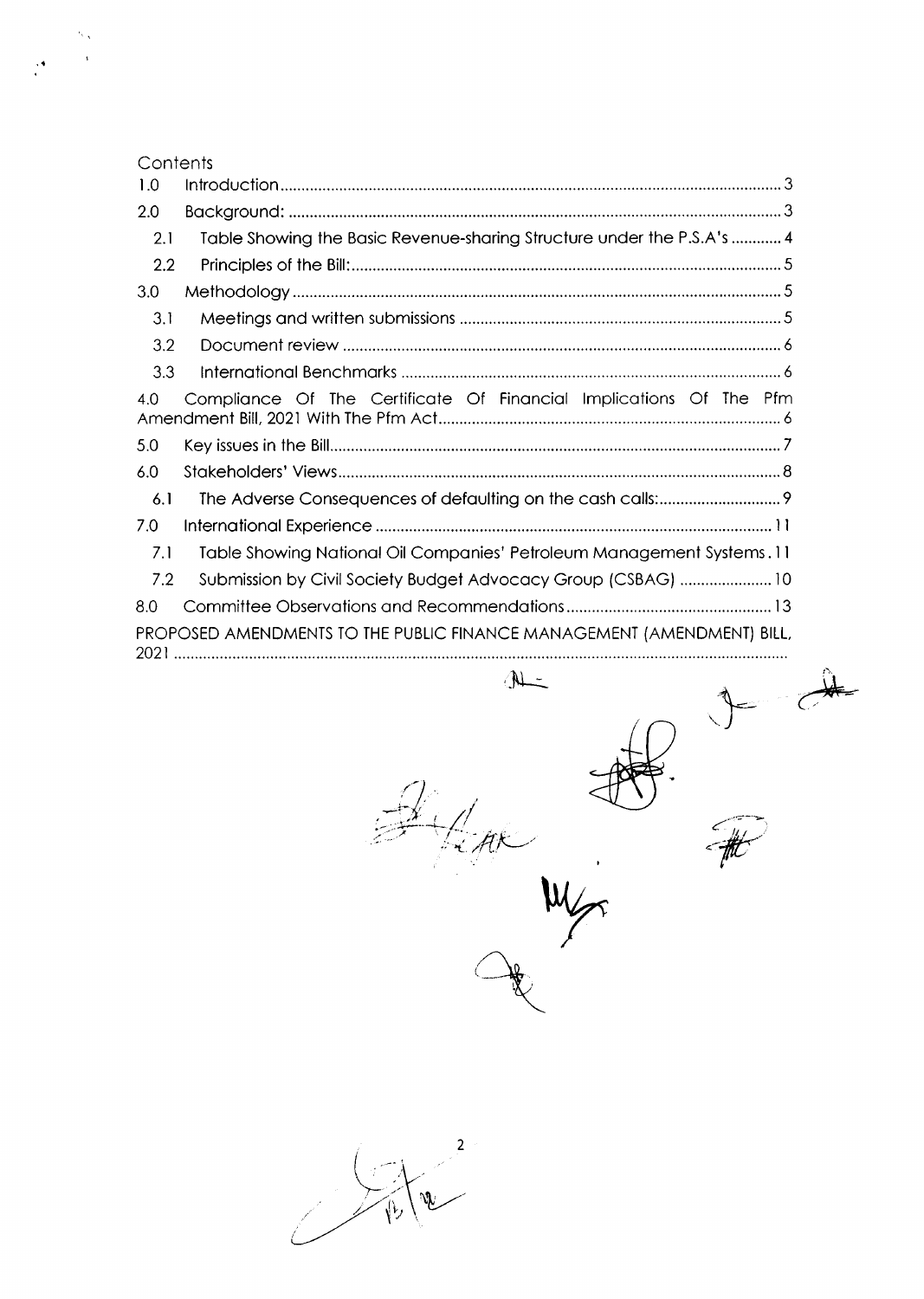# PUBLIC FINANCE MANAGEMENT (AMENDMENT) BILL, 2021

# REPORT OF THE COMMITTEE ON FINANCE, PLANNING AND **ECONOMIC DEVELOPMENT**

#### 1.0Introduction

The Public Finance Management (Amendment) Bill, 2021, herein referred to as 'the Bill', was read for the first time on 5th October 2021 and referred to the Committee on Finance, Planning and Economic Development for consideration, in accordance with Rule 130 of the Rules of Procedure of Parliament No.30 of 2021.

The Committee has now considered it and we now beg to report.

## 2.0 Background:

Uganda Operates a production sharing regime where international Oil companies (IOCs) come in, invest and explore oil and gas; at their own cost and risk. If a discovery of oil is made, the International Oil Company is repaid by receiving a portion of the eventual oil and or gas discovered and produced. As such, Uganda as a resource owner benefits by receiving royalties, various taxes, profit oil and the proceeds from the actual state participation in the joint venture as illustrated in **table one** below. This participation is managed by Uganda National Oil Company Limited (UNOC), a Petroleum limited Liability Company set up under the Petroleum (Exploration Development and Product) Act 2013 of Uganda. UNOC is wholly owned by government, and is intended as the oil trading arm of the government of the Republic of Uganda.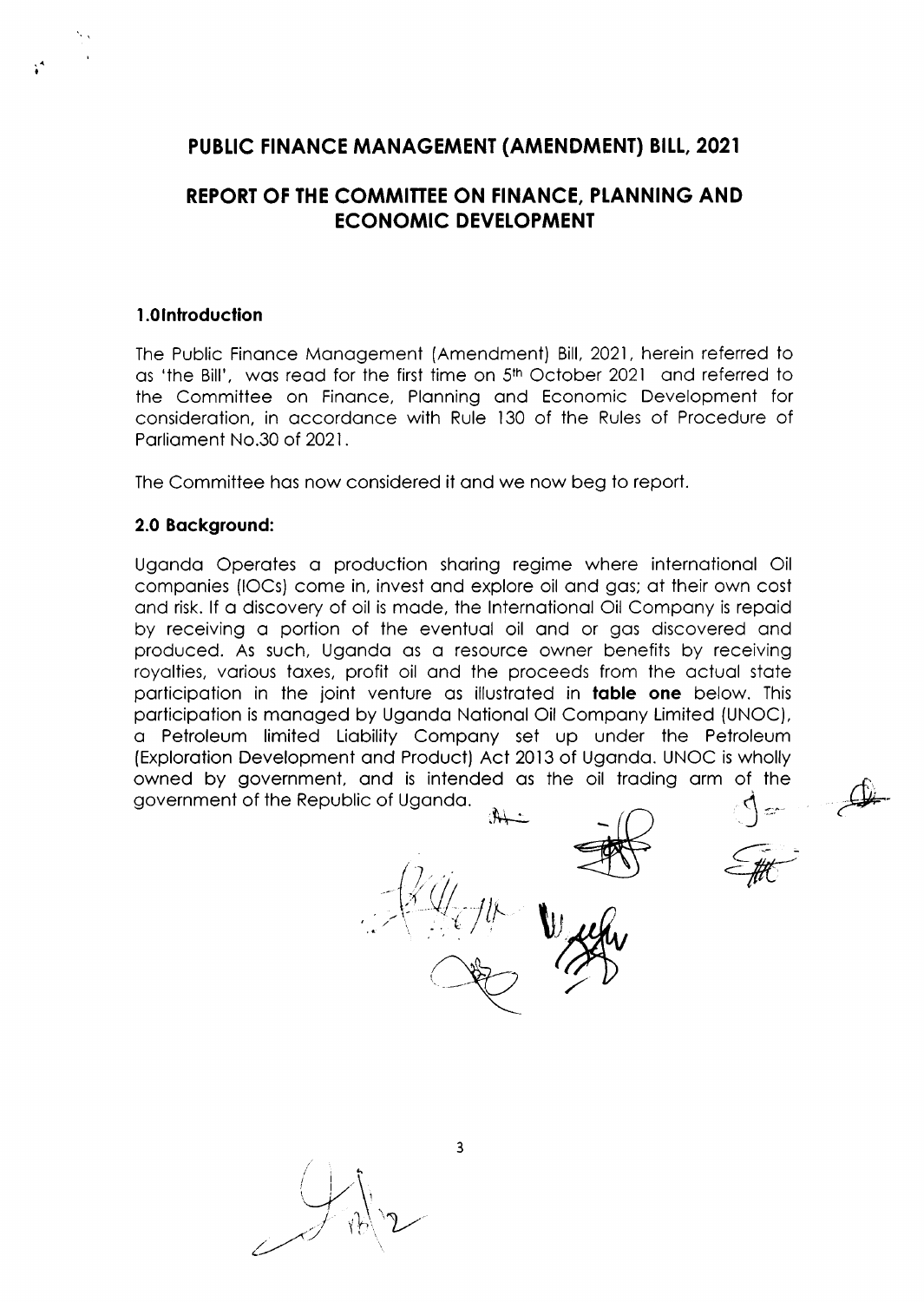

#### 2.1 Table Showing the Basic Revenue-sharing Structure under the P.S.A's

Partly enacted as a result of emerging challenges of managing revenues from oil and gas, the Public Finance Management Act, 2015 (PFMA 2015), which is in nine Parts, has part VIII dedicated to the management of Petroleum Revenue, with 23 sections. Section 56 establishes the Petroleum Fund and provides that all petroleum revenue accruing to government shall be paid into the Petroleum Fund. Whilst, section 57, sets stringent measures to ensure that petroleum revenues collected are deposited into the Petroleum Fund. Section 58 deals with withdrawals of petroleum revenues from the Petroleum Fund. It requires that withdrawals from the Petroleum Fund only be made under the authority granted by an Appropriation Act and warrant of the Auditor General. Section 58 further delineates the purposes for withdrawals from the Petroleum Fund as:-

- a) To the Consolidated Fund to support the annual budget;
- b) To the Petroleum Revenue Investment Reserve, for investments to be undertaken in accordance with Section 63 of the Act:

Against that background, therefore, the purpose of the Bill is to amend the Public Finance Management Act, 2015, (PFMA 2015), to allow UNOC retain a portion of the proceeds from the sale of petroleum accruing from the 15% Government's State Participating Interest in the Production Sharing Agreements (PSA). The Bill categorically makes it clear that the proceeds

 $\mathcal{H}$ .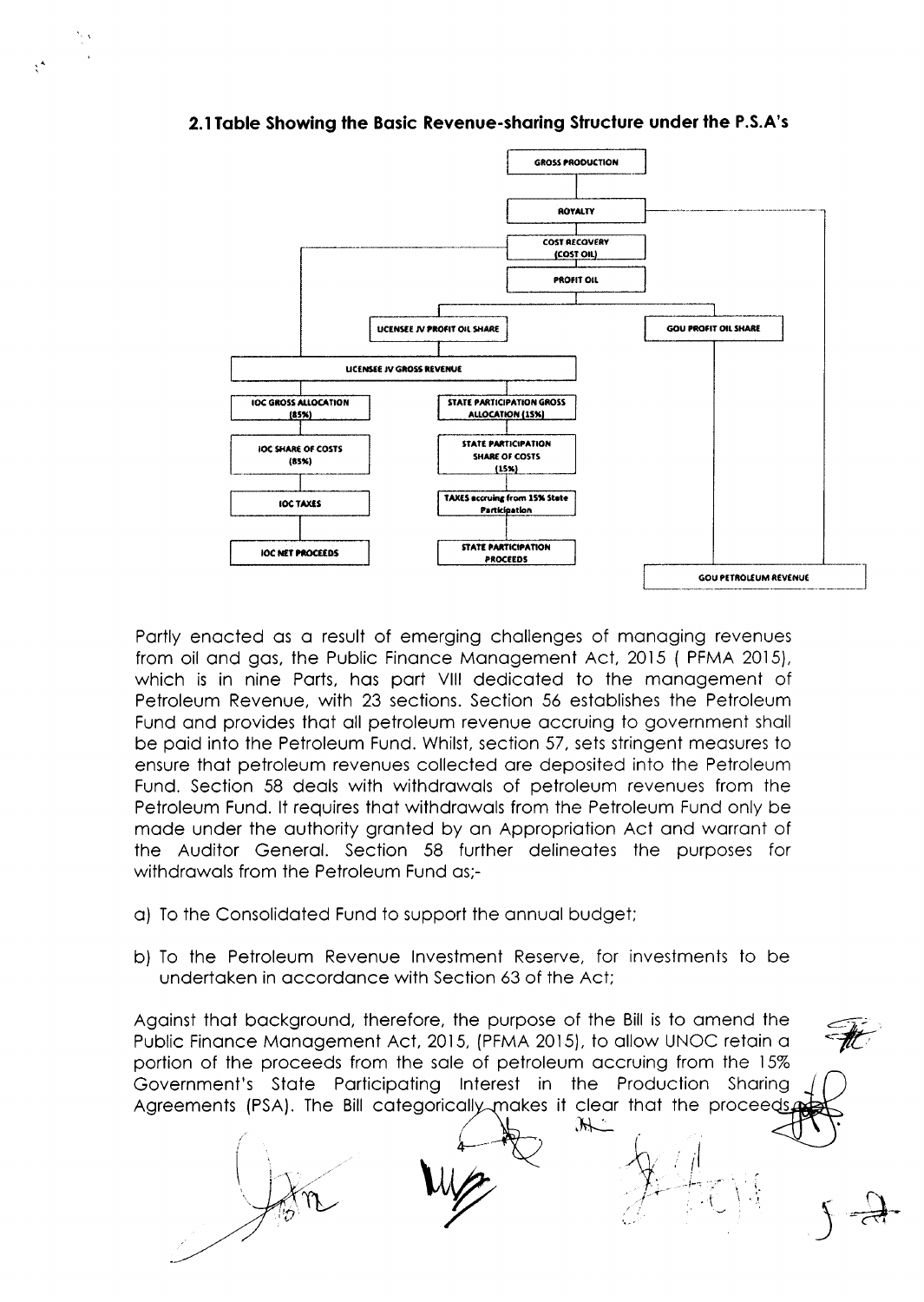UNOC is seeking to retoin sholl only be used to help UNOC meet its finonciol obligotions in the Toriff ond Tronsportotion Agreements (TTA) ond in the Joint Operoting Agreements (JOA). And thot UNOC's operoting ond investment expenditures shall continue to be appropriated by parliament.

Movers of the Bill; Ministry of Finonce, Plonning ond Economic Development ond the Ministry of Energy ond Minerol Development orgued thot Section 55 of PFMA 2015 estoblishes the Petroleum Fund into which oll petroleum revenues must be deposited. They orgued thot, unfortunotely, this does not ollow UNOC qs o licensee, to meet its finonciol obligotions under the PSAs and the JOAs in a manner consistent with the key contractual provisions, including cost recovery under the PSAs ond JOAs. Secondly, thot the PFMA 2Ol5 does not provide for poyments of toriffs obligotions under the Host Government Agreement (HGA) ond the Tronsportotion ond Toriff Agreement (TTA), before the proceeds con be deposited into the Petroleum Fund, os required. As it is ot the moment, the movers of the Bill orgued thot it undermines the confidence of the joint venture portners, of UNOC's obility to meet its cosh-colls in o timely monner.

## 2.2 Principles of the Bill:

As q cure, therefore the Bill seeks to qmend the PFMA 2015 to ollow UNOC occess the proceeds from the sole of its interest in crude oil, meet its finonciol contractual obligations as per the applicable agreements and then any balances, thereafter, can be deposited in the Petroleum Fund as required. It is envisoged thot this then will ollow UNOC, operote with o degree of independence as a limited liability company. Secondly, that this will give its venture portners confidence thot UNOC will meet its finonciol obligotions in o timely manner; maintaining the integrity and sanctity of the PSAs regimes.

## 3.0Methodology

 $\epsilon$   $\gamma$ 

The Committee held consultative meetings, received written memoranda and reviewed relevant literature from a cross range of stakeholders.

## 3.1 Meelings ond wrilten submissions

The Committee held meetings ond received written submissions from the following stakeholders:

- o) The Minister of Finonce, Plonning ond Economic Development, the mover of the Bill;
- The Attorney Generol; b)
- Ugondo Low Society; c
- Petroleum Authority of Uganda (PAU); d
- Uganda National Oil Company (UNOC); e
- Civil Society Budget Advocacy Group (CSBAG); f)  $V$ - $\pm$

...--.- BAG);  $\overline{\mathscr{H}}$   $\overline{\mathscr{H}}$  $\begin{pmatrix} 1 & 1 \\ 1 & 1 \end{pmatrix}$ 

 $\widehat{\mathcal{E}}$ .)

;j

il  $\sqrt{\,}$ -t

 $-\sqrt{1}$ ,  $\rightarrow$ 

 $\ddot{\phantom{0}}$ 

 $\lambda$ 

 $\mathsf{5}$   $\longrightarrow$   $\mathbb{R}$   $\longrightarrow$   $\mathbb{R}$   $\longrightarrow$   $\mathbb{R}$   $\longrightarrow$   $\mathbb{R}$   $\longrightarrow$   $\mathbb{R}$   $\longrightarrow$   $\mathbb{R}$   $\longrightarrow$   $\mathbb{R}$   $\longrightarrow$   $\mathbb{R}$   $\longrightarrow$   $\mathbb{R}$   $\longrightarrow$   $\mathbb{R}$   $\longrightarrow$   $\mathbb{R}$   $\longrightarrow$   $\mathbb{R}$   $\longrightarrow$   $\mathbb{R}$   $\longrightarrow$   $\mathbb{R}$   $\longrightarrow$   $\mathbb{R}$   $\$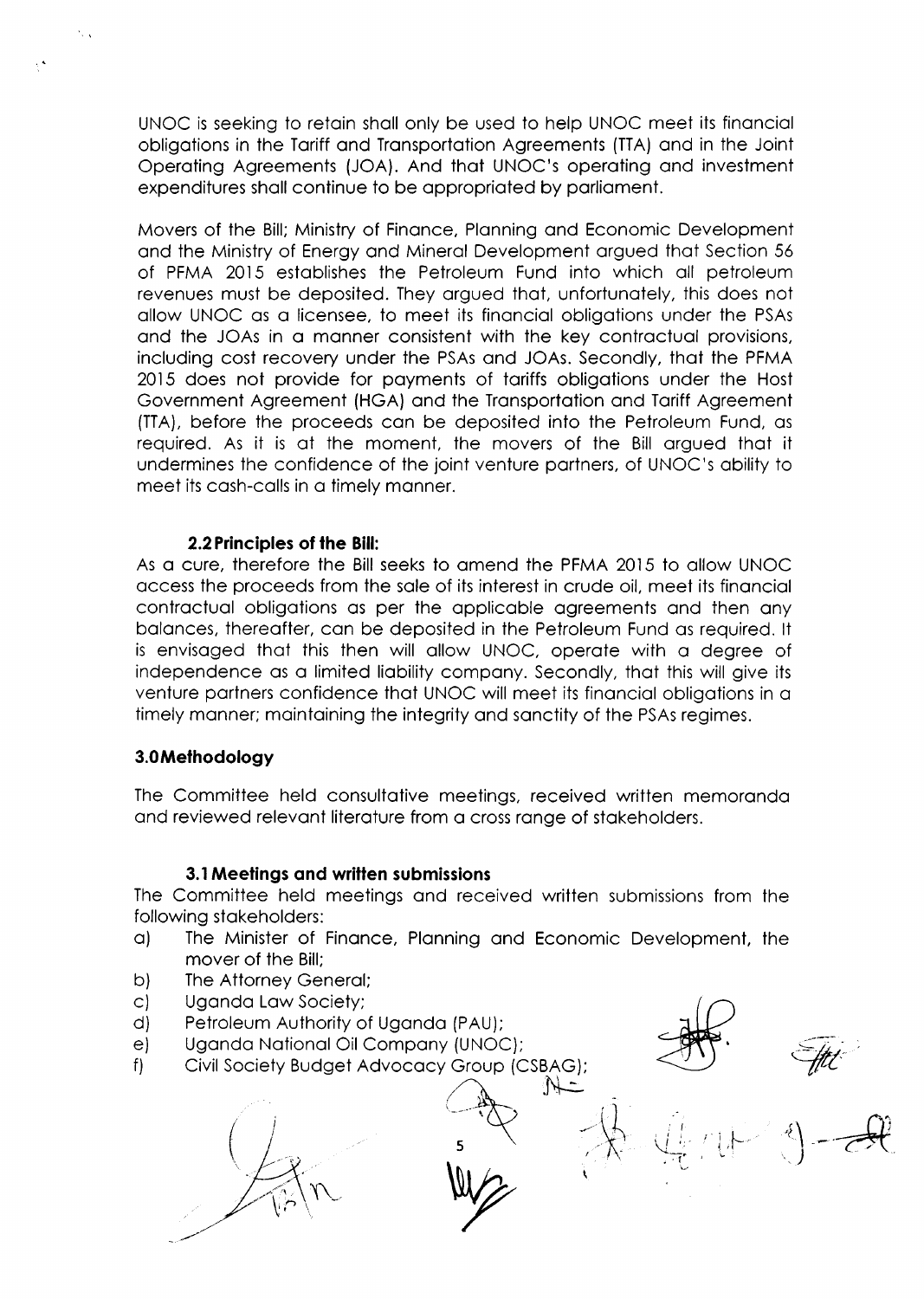#### 3.2Documenl review

The Committee reviewed ond mode reference to the following documents;-

- i. The Constitution of the Republic of Ugondo, 1995;
- ii. The Public Finonce Monogement Act, No,3 of 2O15;
- iii. The Uganda Revenue Authority Act Cap 196:
- iv. The East Africa Crude Oil Pipeline Bill, 2021;
- v. The Report of the Committee on Environment ond Noturol Resources on the Eost Africo Crude Oil Pipeline (Speciol Provisions) Bill, 2021;
- vi. The Production Shoring Agreements pertoining to oil ond gos exploration, development and production in Uganda to which UNOC is o porty;
- vii. The Petroleum (Exploration, Development And Production) Regulations, 2016;
- viii. The National Oil and Gas Policy;
- ix. The Public Finonce Monogement Reform Strotegy 2Ol8 <sup>2023</sup>

#### 3.3 International Benchmarks

The Committee further analysed the oil and gas policies and laws of various countries including;- Ghana; Cameroon; Iran; Nigeria; Malaysia; Mexico; Vietnom; Angolo; Brozil; Norwqy; Soudi Arobio.

## 4.0 Compliance Of The Certificate Of Financial Implications Of The PFM Amendment Bill, 2021 With The PFM Act 2015

The Committee noted that **Section 76** of the PFM Act requires all bills to be occomponied by o Certificote of Finonciol lmplicotions (CFl) issued by the Minister for Finonce, Plonning ond Economic Development. This wos complied with by the Ministry of Finance.

However, subsection (2) requires the certificote to indicote the estimotes of revenue and expenditure over the period not less than 2 years. This requirement wos not met.

The definition proposed in the bill excludes proceeds from the sole of petroleum orising out of stote porticipoting interest in the opplicoble petroleum ogreements. This implies thot the Certificote of Finonciol lmplicotions ought to hove spelled out the revenues thot will occrue from sole of petroleum orising out of stote porticipotion in the Joint Venture Agreements and others, equivalent to 15% of the licensee allocation. This, would have provided Parliament with the estimated revenue foregone to UNOC.  $M-$ 

 $\frac{1}{2}$  or  $\frac{1}{2}$ 

6

 $\bigvee$   $\bigcup$ 

 $-\frac{1}{2}$ 

I

 $\forall$ 47 i $\exists$  i

 $\overrightarrow{ }$ 

 $\textcolor{black}{\epsilon}\rightarrow$ 'y'ft'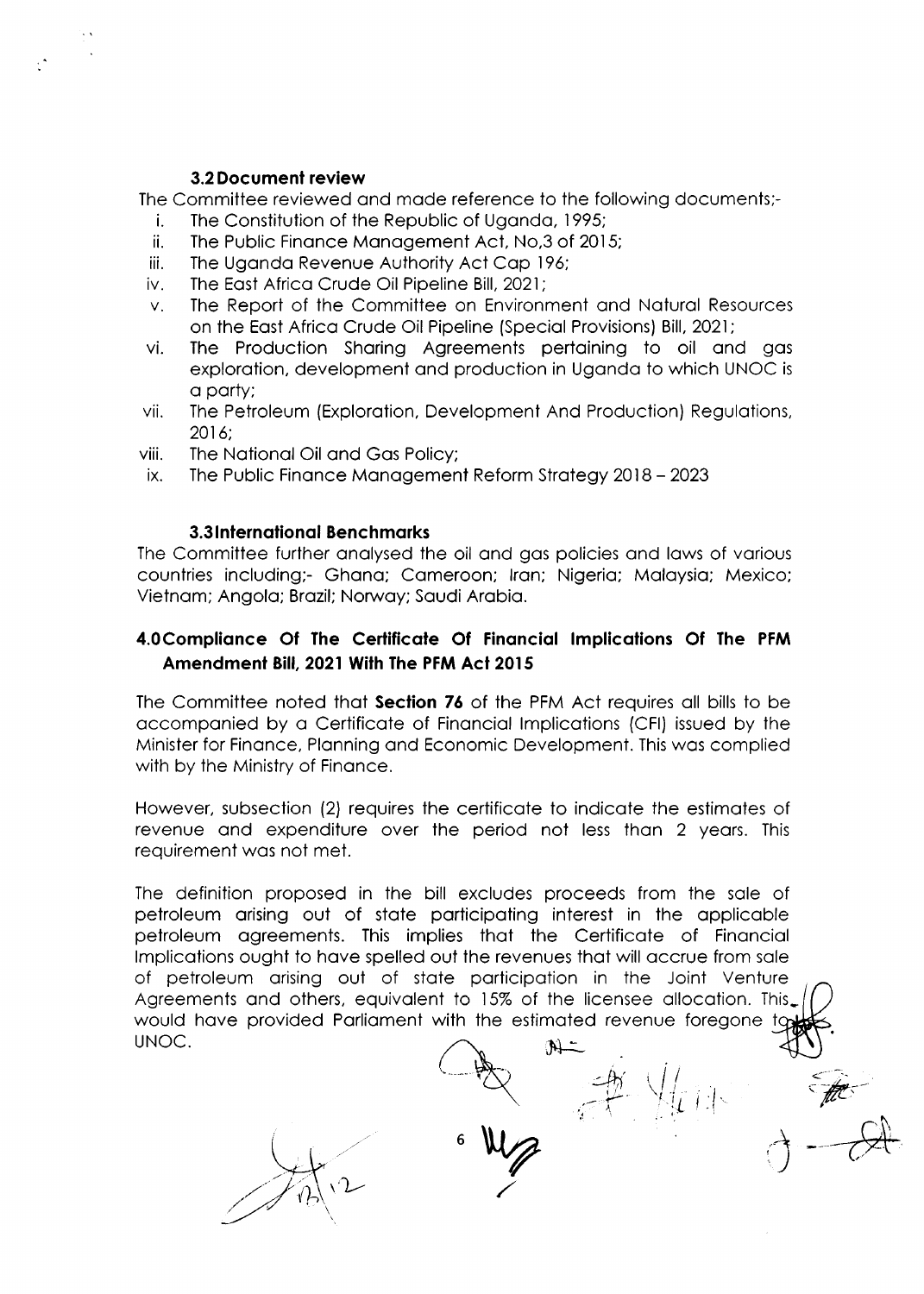**Financial year-2 Financial Year Financial Year-1** Revenue (US\$) 3.65 million 3.86 million Expenditure (US\$) 2.25 million 2.25 million to  $\vert$  1.4 million 1.61 million Surplus/ deficit-Petroleum Fund (US\$)

In summary the annual cost structure for UNOC will be as follows

## **Source: PBO Computations**

 $\ddot{\phantom{1}}$ 

Note: Second FY projection is based on assumption that production increases by 10% from previous year and recoverable costs are capped at US\$ 15 per barrel.

The Committee further noted that Section 76(3) of the PFM Act requires the Certificate of Financial Implication to indicate the impact of the Bill on the economy. The bill allows UNOC as illustrated above to retain huge sums of money resulting from state participating interest. In event of an increase in international oil prices this amount of money held by UNOC will be significant and could affect the prices of non-tradables in the economy. Price increases in the non-tradable sector will trigger high prices in the export sector making the economy uncompetitive.

This in turn will require the central bank to incur higher costs to stabilize prices, if inflation pressures resulting from the above actions are to be contained. Further the capital requirement by the Central bank needs to be estimated. Therefore the CFI ought to have indicated the magnitude of these effects to the economy over a two year period.

## 5.0 Key issues in the Bill

The main issues that the committee sought to determine and report on were:

**Issue 1:** Whether Section 3 of the PFMA 2015 defining petroleum revenue should be amended to exclude proceeds arising from sale of petroleum arising out of State Participating Interest in the applicable petroleum agreements.

**Issue 2:** Whether section 57 of the PFMA 2015 should be amended to allow UNOC to retain proceeds from the sale of petroleum, arising from state participating interest, to meet its financial obligations, borne by its self or on behalf of government, based on applicable oil agreements, but without parliamentary approval.

**Issue 3:** Whether as proposed in section 5(b) of the Bill, the National Oil Company shall deposit the balance of the proceeds retained after expending moneys for the purposes of subsection (5a) into the Petroleum Fund and submit a copy of the record to the Minister, the Uganda Revenue Authority, the Secretary to the Treasury, Accountant General and the Auditor General.  $\pi$ 

 $\overline{7}$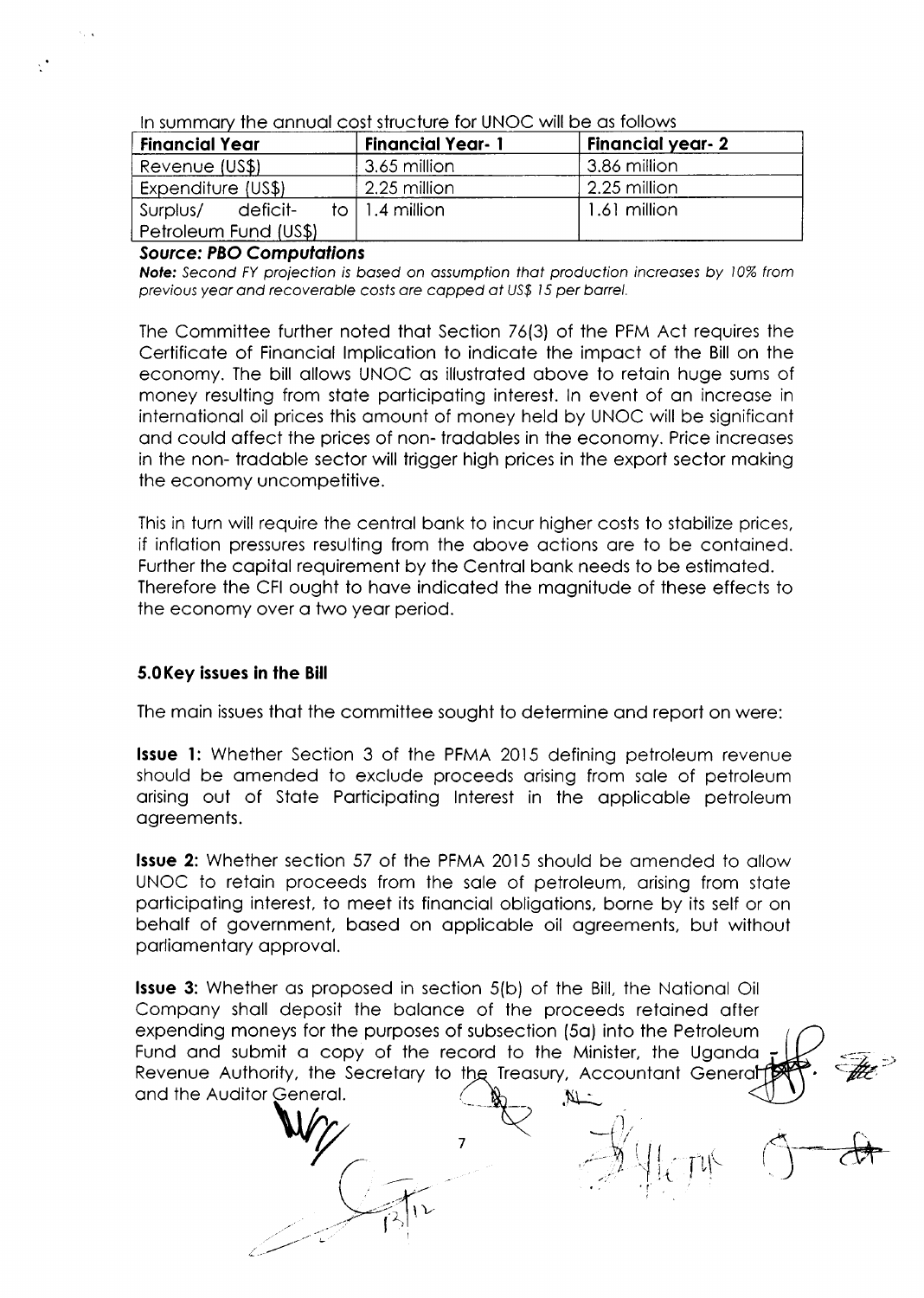## **6.0Stakeholders' Views**

The various stakeholders that appeared before the committee, including the Uganda Law Society and as mentioned above, with the exception of CSBAG, commented in support of the three proposed amendments. However, CSBAG on behalf of the Civil Society had strong objections to the amendments. Their objections are returned to, later, hereafter. On the first issue about definitions, it was noted that the amendments was consequential. It was as a result of amending section 57 of the PFMA 2015.

On Issue 2 as to whether Section 57 of the principal Act should be amended, a passionate appeal was made to the Committee to allow UNOC retain and spend money at source without parliamentary approval. Several arguments were advanced in favour of the amendment.

Firstly, that what was in the current law will stifle UNOC's ability to pay its monetary obligations. That UNOC is now a partner in the Upstream projects and is therefore expected to meet its obligations like the other International Oil companies that have been operating for several years and have built significant financial capacity. As an example, **Total Energies** (formerly "**Total**") has a market capitalization (the worth of the company derived from the value of its shares held on the stock market) of US\$ 121.74 Billion while **CNOOC** (a National Oil company from China) has a market capitalisation of **US\$ 53.21 Billion.** 

Secondly, that the current law as it is will stifle UNOC's ability to pay its monetary obligations and as per the applicable agreements. They argued that UNOC will have significant financial requirements to ensure that the projects are developed beyond the first oil and minimise the penalties that may accrue from delayed payments of cash calls and that the provisions will allow the company to grow without external debt and therefore remain profitable.

Various stakeholders feared that whereas it is possible for UNOC to receive funding through annual appropriations from Parliament, international experience has shown that such approach is extremely costly. It subjects a business venture to numerous delays and uncertainty that are characteristic of Government budgeting. This usually results in unpaid cash calls thus leading to significant penalties to the National Oil Company and delayed growth of the National Oil Company and the country's Oil and Gas sector.

Further, the Committee noted the concern of many stakeholders, including the Attorney General, that the approprigition process will not guarantee

 $\rightarrow$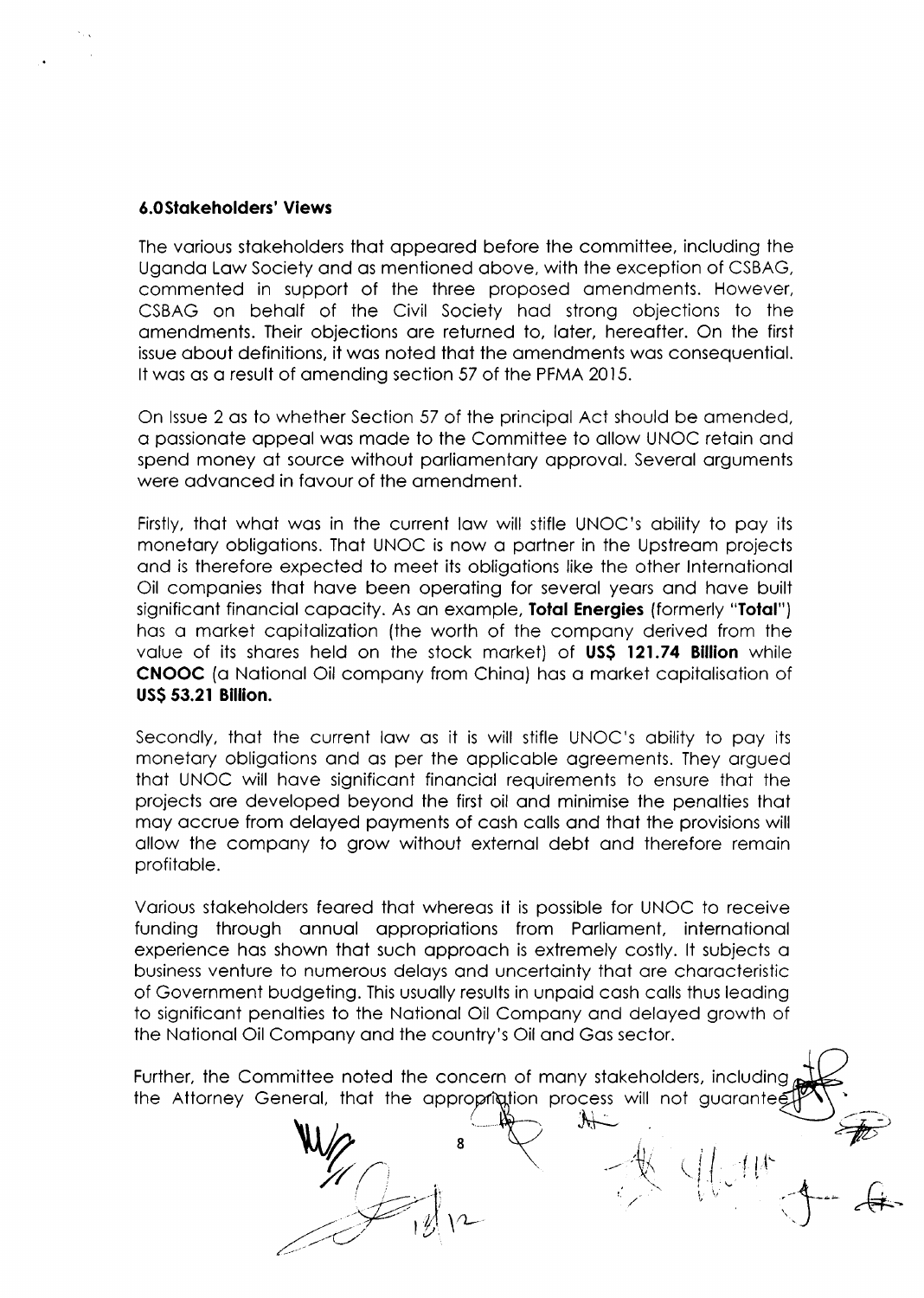UNOC timely ond complete provision of the necessory revenues to meet cosh colls os they moy be required ond thot this would put UNOC in o precorious situotion of defoult os detoiled hereunder.

## 6.1The Adverse Consequences of defoulting on lhe cosh colls:

**Dilution:** Under Article 8 of the Joint Operating Agreements, UNOC would be required to withdraw from the Joint Operating Agreements ond lose its porticipoting interest to the non-defoulting Porties. This would in effect dilute UNOC's porticipoting interest in port or in whole depending on the level of defoult. lt is exercisoble if the defoult persists for 30 days from the time the cash call is made, and default occurs.

Loss of production entitlement: Under the same Article, the other parties are permitted to seize ond sell UNOC's crude oil entitlement to cover the defoult. This would meon thot UNOC's entitlement to crude oil would be token over ond sold by its joint venture portners thereby reducing proceeds expected from the 15% State Participation to the State. This remedy is exercisable 10 days from the date the default occurs.

Loss of access to information. As the projects are executed, extensive data is continuously generated and this is important for the parties to understand production projections, performonce of individuol fields ond other informotion necessory for the trocking of the country's interest in the projects. UNOC would lose rights to this informotion in the period of defoult. The Committee noted thot UNOC would not be oble to odvise Government, in its forecosts ond plonning without this informotion.

Loss of voting rights. UNOC would not vote in the joint venture until the default is cured. This meons UNOC would ceose to porticipote in decisions if it defaults.

Loss of right to participate in meetings: UNOC would not be permitted to ottend meetings ond will be deemed to hove opprove oll items discussed in such meetings even if it has not attended.

Thot the work progroms ond Budgets ore designed on onnuol bosis bosed on o colendor yeor Jonuory to December whereos our budgeting process is from 1st July to 31st June. That based on this misalignment, UNOC would have to bose on ossumed figures for portion of its onnuol budget which could potentiolly leod to cosh shortfolls ond or defoult on poyments.

Regording how checks ond bolonces, os per the letter ond spirit of the PFMA 2015 will be mointoined, witnesses orgued thot the omendments reflect the uniqueness of the requirements of the Oil ond Gos sector ond UNOC os on institution. They orgued thot UNOC is not the only entity ollowed to spend ot source. They cited other institutions with a similar provision include URA and

9

 $\sqrt{2}$ 

 $\mathbb{N}_-$  .

il  $-\frac{1}{N}$ 

i I

 $\bigoplus_{i=1}^n \mathcal{O}(t)$ 

 $\binom{1}{2}$ 

.<br>- HE

 $-4$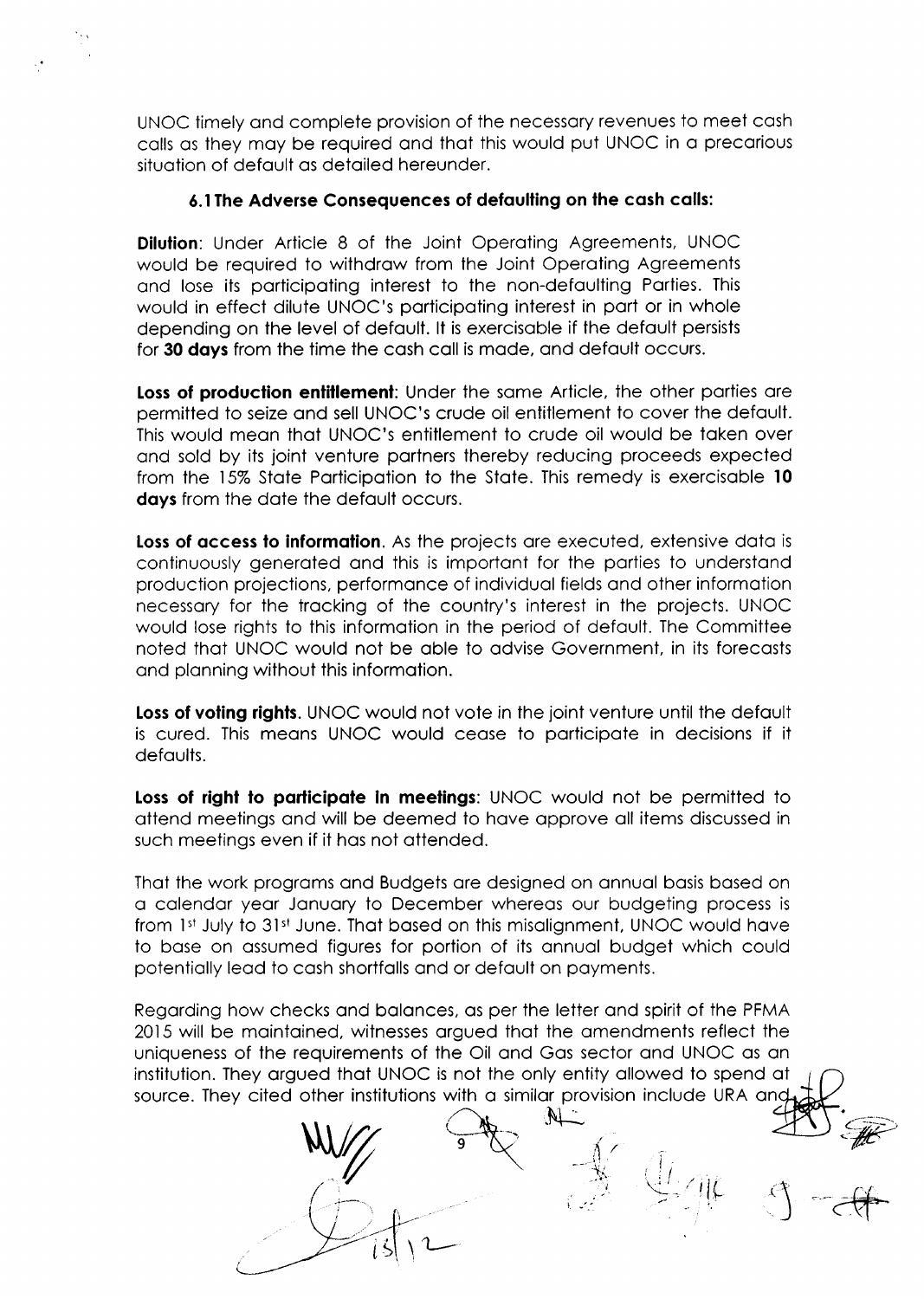UCC omong mony others. Additionolly, thot UNOC will remoin under the supervision of Parliament as Parliament will be receiving UNOC's annual work plons ond budgets ond the Auditor Generol will be onnuolly ouditing UNOC to ensure complionce with the provisions of the omendment. Further, thot the Regulator (The Petroleum Authority of Uganda) shall annually approve the upstream work plans and budgets from which the cash calls will be paid and sholl be supervising the octivities of the Joint Venture Portners.

6.2 Submission by Civil Society Budget Advocacy Group (CSBAG)

ln their robust submission, CSBAG orgued thot the PFMA, 2015 envisioned thot ALL public expenditure is based on an approved work-plan and not on special considerations or ad-hoc implementation. And that as such, any reform thot ollows expenditure without public scrutiny, especiolly using Oil Revenue, is likely to ottroct ollegotions of mismonogement ond in some instances actual corruption since Parliament through the relevant committee ond by extension of the citizens, will not be privy to some of the cloims thot will be categorized as tariffs and or other obligations.

CSBAG further submitted thot the proposed omendment, in its entirety, seeks to enable the Uganda National Oil Company (UNOC), which is a stateenterprise, operote outside the confines of the Public Finonce Monogement Act, 2015. If passed into law, UNOC will have the leeway to collect revenue ond keep it outside the Consolidoted Fund ond or Petroleum Fund ond spend the same without approval or appropriation by Parliament. This will have the effect of eroding the occountobility ond oversight methods thot ore olreody in ploce to sofeguord prudent finonciol monogement.

ln oddition, CSBAG submitted thot this provision undermines fiscql consolidotion ond con be obused os such, os the Compony will be given provision to spend of source. They orgued thot the purpose for the move highlighted in the proposed Section 57(5)(a) (i and ii) is unreasonable and thot our onnuol budget process is sufficient to occommodote ony emerging finonciol needs of oll Government porostotols, stote enterprises ond componies like the Ugondo Notionol Oil Compony (UNOC). They cited existing ogencies like the Ugondo Revenue Authority (URA) whose mondote is to collect revenue on beholf of Government of Ugondo. However thot it hos cleor guidelines to enoble them to meet their urgent expenditure obligotions.

"This in our view is the lost noil in the coffin of the story of oil in Ugondo becouse oll sofeguords ond public scrutiny regording oil revenues will be lost", they said as they asked the Committee to reject the amendments, pointing out thot the bill ottempts to do owoy with the benefits of hoving oll bodies in contoct with public funds remit the some to the 'fund". CSBAG wos in strong support of the URA model which permits URA to request for odditionol funding from the Minister, on the condition thot it does not exceed the amount appropriated by Parliament - Section 14 of the Uganda Revenue Authority Act Cop 196  $\lambda$ 

> I l. I  $\vert \hspace{0.1cm} \vert$ .<br>'b.

 $\subset$  -

 $\int$ L0 t. I ,r^-. **For** 

 $+$   $+$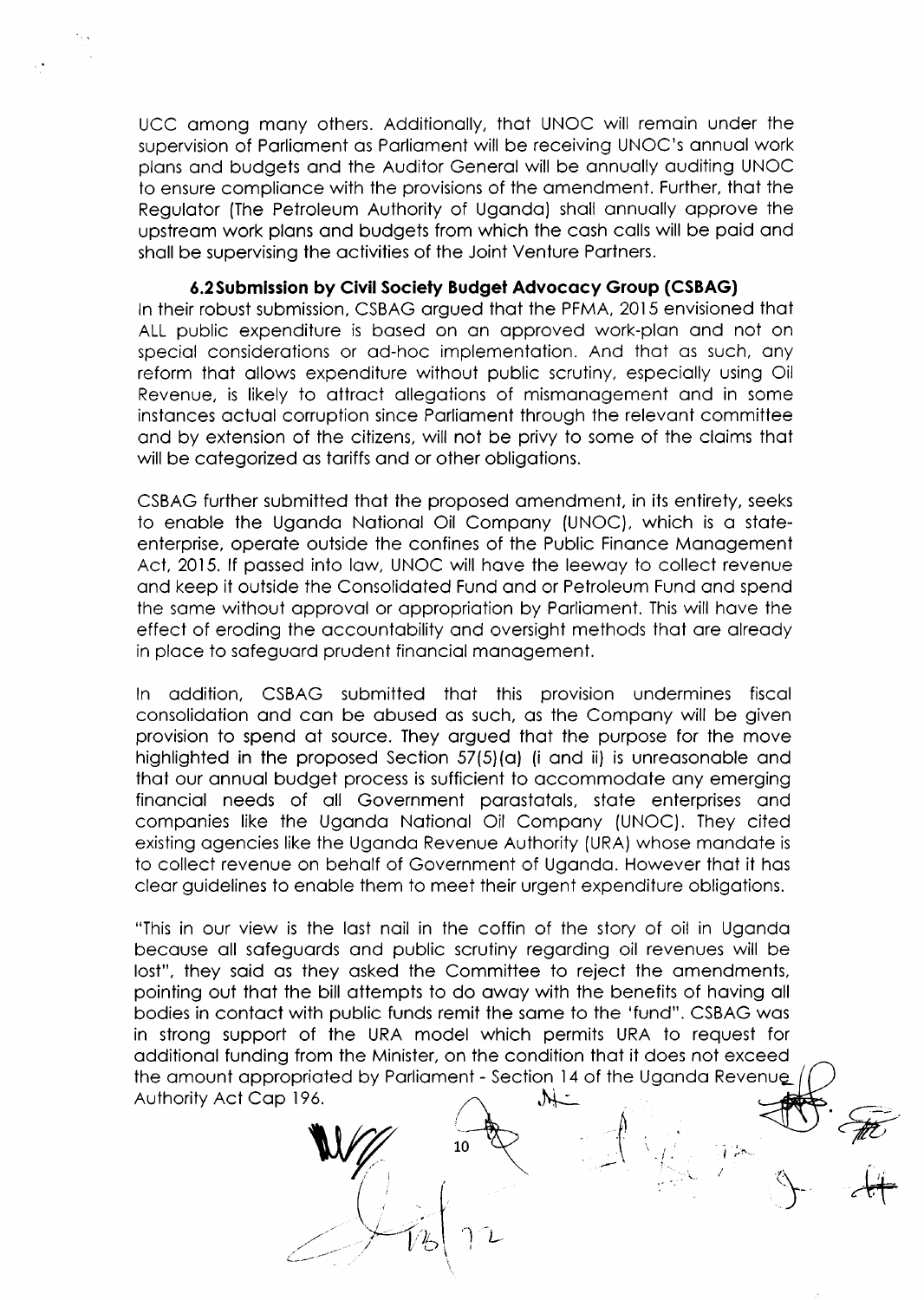## 7.0International Experience

A wide range of countries were cited by witnesses as part of their presentations on this Bill. Please refer to Table 6.1 below. Most of the companies were cited as on the extreme; they have full autonomy and it is only the net revenues after costs that are transferreds to the treasury. These included SNH of Cameroon; NIOC of Iran and many others. However, there were those like the Nigerian National Petroleum Company (NNPC) which are operating under parliamentary appropriation. But as of January 2016, NNPC had an unpaid cash calls (debt to the IOCs) of US\$ 5.6 Billion. This was negotiated extensively and after waivers and payments have so far only been brought down to US\$ 1.57 Billion as at the end of January 2021 (Seven years later).

Ghana under their Petroleum Revenue Management Act of 2015, offered what appeared to be a better example, protecting its oil company from defaulting whilst subject to parliamentary approval. Section seven of Ghana's Petroleum Revenue Management Act, 2015 allows GNPC of Ghana to retain proceeds arising from state participating interest in petroleum operations but subject to Parliamentary approval. There was emphasis that, that numerous National Oil companies around the World, especially in their infancy, including in Africa utilise the funding mechanism that the stakeholders were supporting and that therefore the amendment proposal were in line with International Best practice.

| <b>COUNTRY</b> | <b>NOC REVENUE MANAGEMENT SYSTEM</b>                                                                                                                                       |
|----------------|----------------------------------------------------------------------------------------------------------------------------------------------------------------------------|
| Cameroon       | Hydrocarbons Corporation<br>The I<br>National<br>ΟĦ<br>Cameroon (SNH transfers revenues net of Costs to<br>government.                                                     |
| Iran           | The National Iranian Oil Company retains cost<br>recovery from oil revenues and transfers the rest<br>(plus profit oil from "buyback" service contracts) to<br>government. |
| <b>Nigeria</b> | The Nigeria National Oil Corporation (NNPC) does<br>not retain revenue; revenue passes through the<br>company to the state. NNPC is in perennial default                   |

# 7.1 Table Showing National Oil Companies' Petroleum Management **Systems**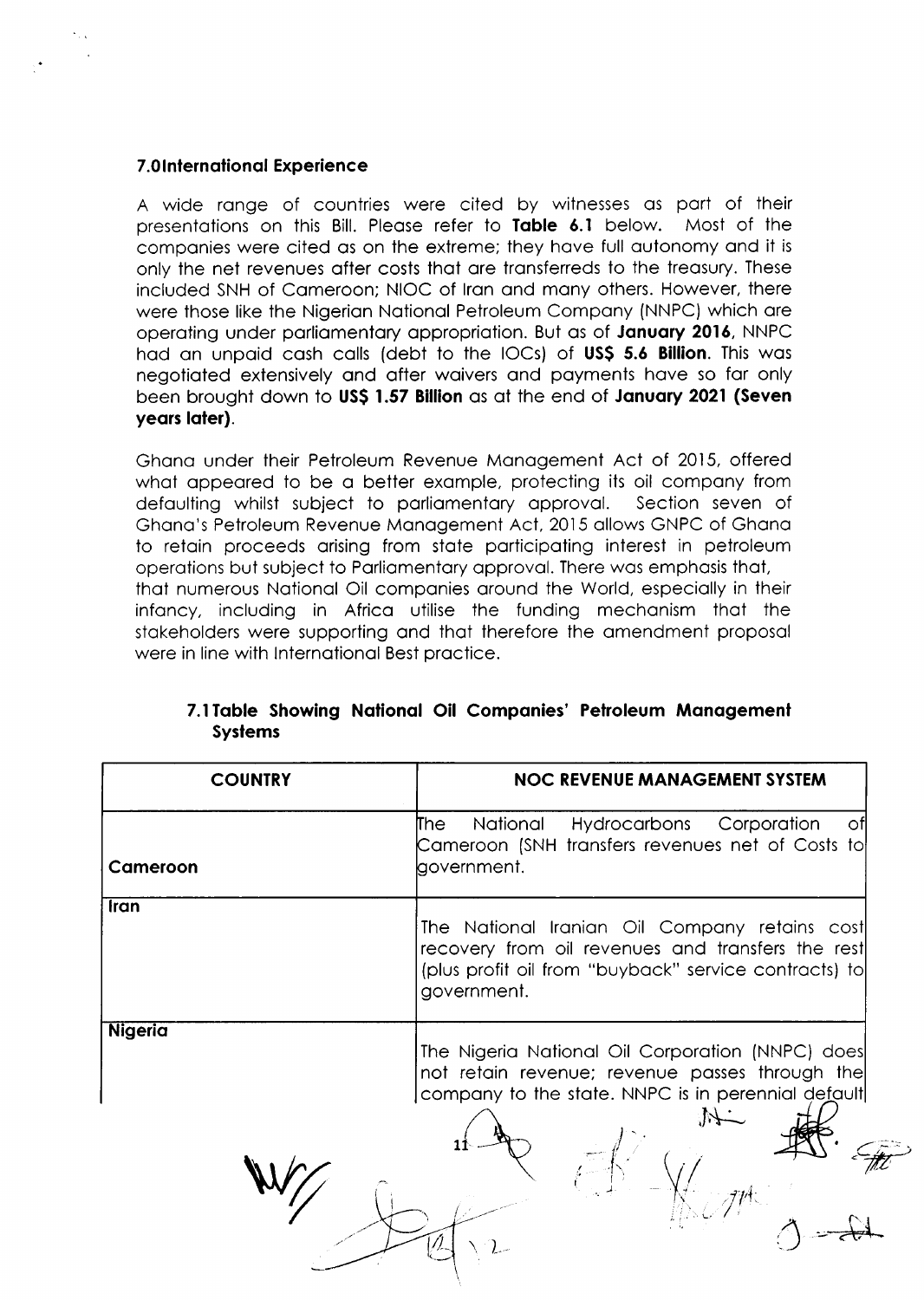|                | as a result of rigid appropriation cycles against the<br>urgency of cost recoveries and cash calls.                                                                                                                                                  |
|----------------|------------------------------------------------------------------------------------------------------------------------------------------------------------------------------------------------------------------------------------------------------|
| Ghana          |                                                                                                                                                                                                                                                      |
|                | The Ghana National Petroleum Corporation pays<br>revenue in the petroleum fund but can retain<br>"equity financing cost" and additional amount as<br>approved y parliament (not to exceed 55 percent<br>of net cash flow from government interests). |
| Malaysia       | PETRONAS retains profit earning and transfers from<br>dividends, royalties, export duties to the state; it also<br>pays heavy taxes on its own profits.                                                                                              |
| <b>Mexico</b>  | Pemex retained revenues and paid income taxes <br>(official rule) share of gross revenues (frequent)<br>practice).                                                                                                                                   |
| <b>Vietnam</b> | Petro Vietnam retains a set percentage of carious<br>evenues (e.g., 50 percent of dividends and<br>oyalties) and pays the rest to the state.                                                                                                         |
| Angola         | Formal rule has been for Sonangol to transfer<br>revenues to treasury with minimak retention, but in<br>practice, Sonangol retains massive amounts of<br>revenue, with little formal constraint.                                                     |
| <b>Brazil</b>  | Petrobras, a highly commercialised,<br>partially<br>privatised pays taxes/dividends to the state.                                                                                                                                                    |
| <b>Norway</b>  | Statoil retains revenues, pays income taxes and<br>dividends to the state.                                                                                                                                                                           |
| Saudi Arabia   | Saudi Aramco retains revenue to cover its costs,<br>then it pays royalties and dividends equivalent to 93<br>percent of its profits.                                                                                                                 |
|                | $\mathbb A$<br>12                                                                                                                                                                                                                                    |
|                |                                                                                                                                                                                                                                                      |

 $\ddot{\phantom{1}}$  .



 $\mathcal{F}$ 

↧┺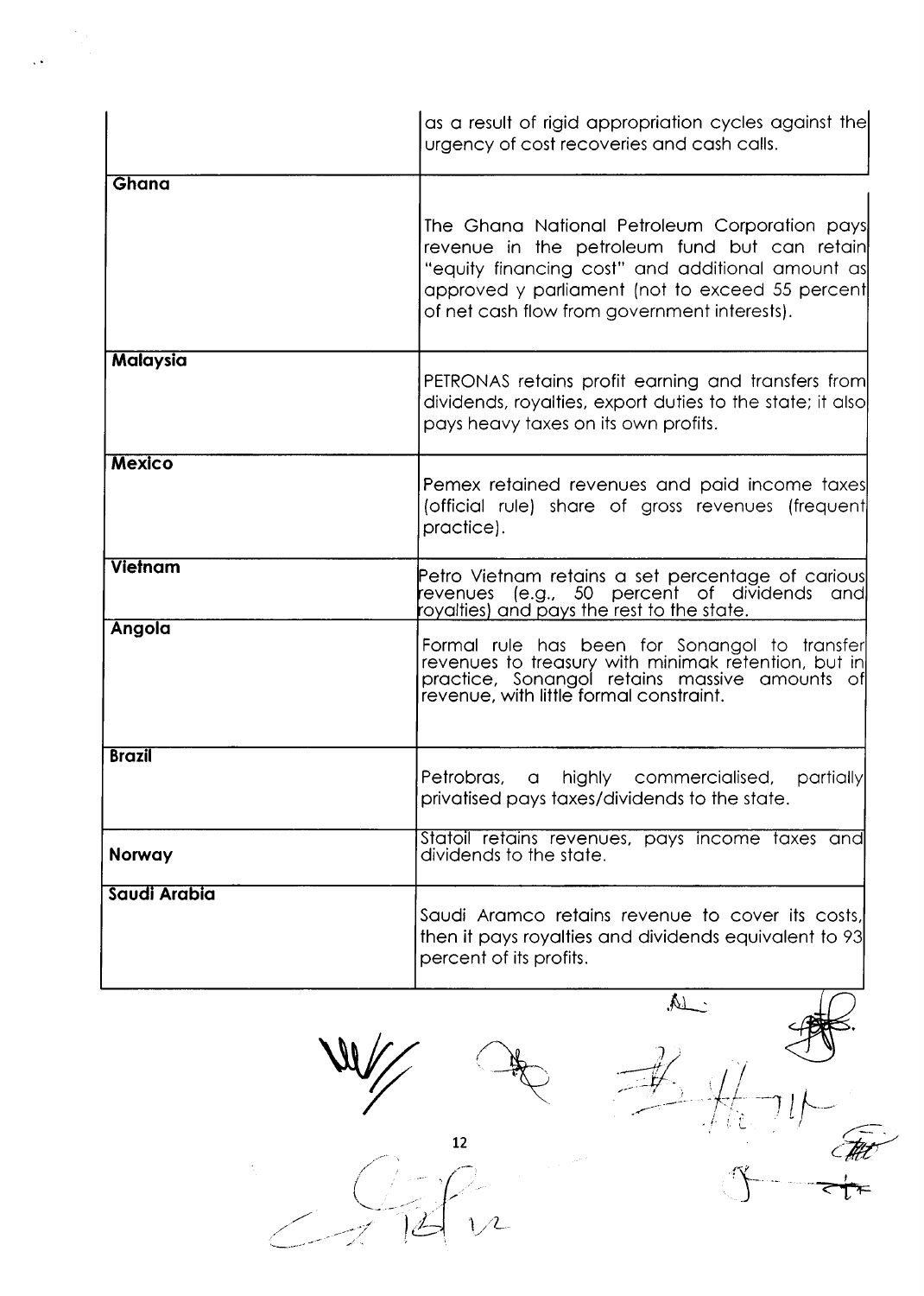#### 8.0 Committee Observations and Recommendations

The Committee oppreciotes the business-oriented estoblishment of UNOC ond thot it moy need uninterrupted occess to finonciol resources to enoble it meet its obligotions, ond might foce inefficiency chollenges should there be deloys in occessing resources. The committee olso ocknowledges thot given thot UNOC is the troding qrm of government, porticipoting in the Stote's Joint Ventures, it must be empowered to meet its finonciol obligotions.

However, the Committee olso observed thot the Government of Ugondo hos undertaken a series of reforms, guided by the PFM Reform Strategy 2018 -2023 to enhance transparency and increased accountability which must be upheld. One of such reforms has been to encourage all Government Ministries, Deportments ond Agencies (MDAs) thot collect revenue to declore it through the Consolidated Fund, especially Non-Tax Revenue (NTR). These reforms saw the provisions for Appropriation-in-Aid repealed from the entire relevant legal framework. As such, parastatals like the Uganda Security Printing Compony, the Ugondo Driving License System, Public Universities, lmmigrotions ond Possports, ond the Notionol ldentificotion Registrotion Authority (NIRA), collect ond remit resources to the Consolidoted Fund, like the Ugondo Revenue Authority (URA), without spending of source. This enobles Government to oscertoin its revenue (cosh) position more cleorly in the Treosury Single Account (TSA) ond os such, rotionolize expenditure.

Secondly, the Committee feors thot if the omendments ore possed in their current form, they ore likely to undermine the originol intention of possing the Public Finance Management Act, 2015. The Public Finance Management Act, 2015 provides a mechanism whereby budgeted money is spent and where shortfalls and emergencies arise, such can be planned for in a supplementary budget.

The Committee is olso cognisont of the odverse likelihood thot this omendment if opproved in its current form, sholl weoken the occountobility mechonisms of the existing Stote institutions, yet oil is on importont resource which should be jealously guarded to ensure that the implementation of progroms in thot regord is in line with the Government of Ugondo's opproved occounting ond ouditing procedures.

The Committee is further wory thot this omendment if possed in its current form, shall further undermine the oversight role and power of the Parliament os qn independent Arm of Government chorged with the duty of supervising plonning ond expenditure of Ministries, Deportments ond Government Agencies.

Resultantly, the Committee maintains that Parliamentary appropriation is an importont tool of prudent finonciol monqgement. The Committee therefore seeks to avoid the erosion of Parliament's oversight and supervisory authority

13

l-.

I

 $\varepsilon_{\text{t}}$ ''

 $+ - 1$ 

 $\cancel{k}$ 

 $M$ 

 $\Lambda=\frac{1}{2}+\frac{1}{2}$